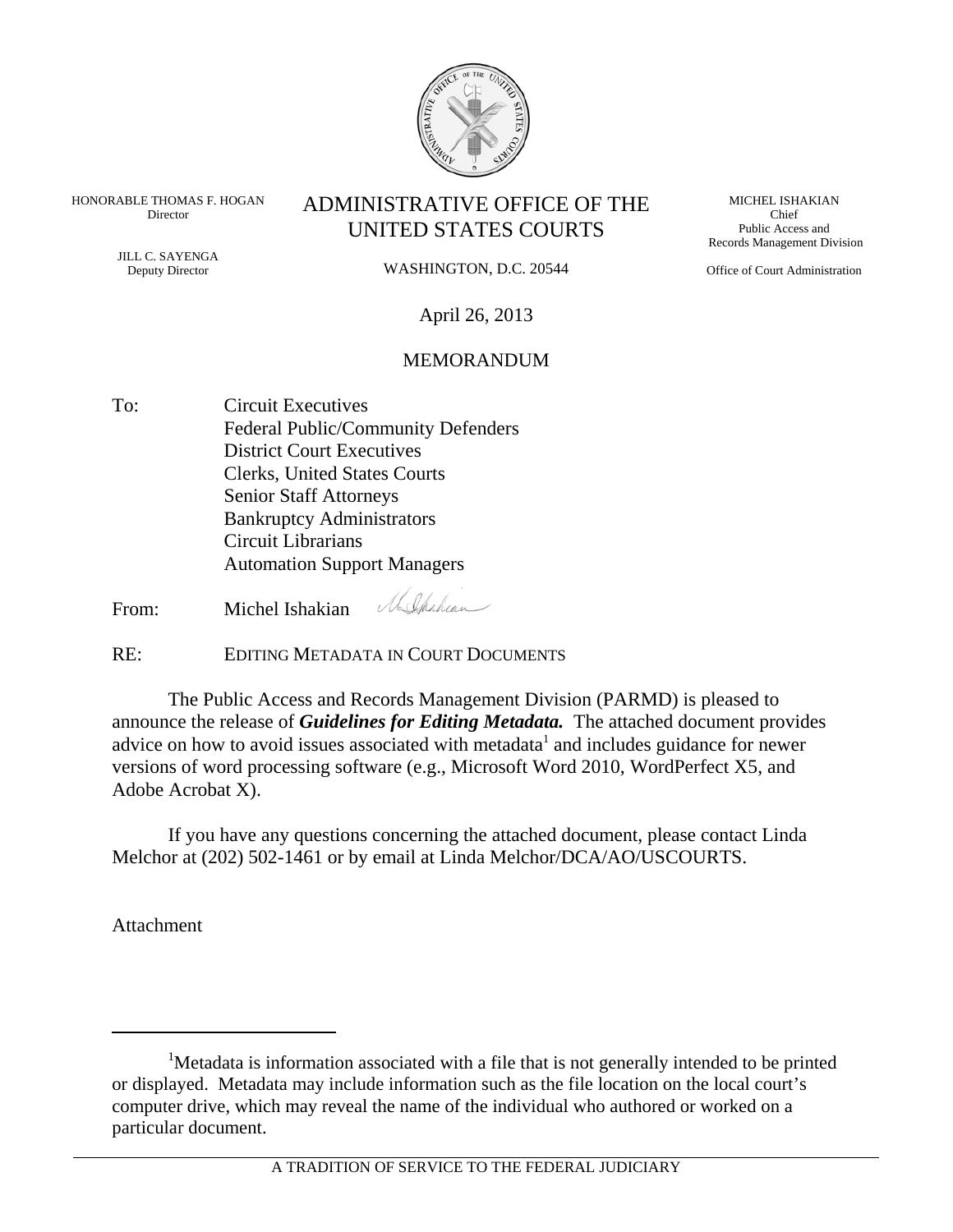**Administrative Office of the U.S Courts**

# **Guidelines for Editing Metadata**

**April 2013**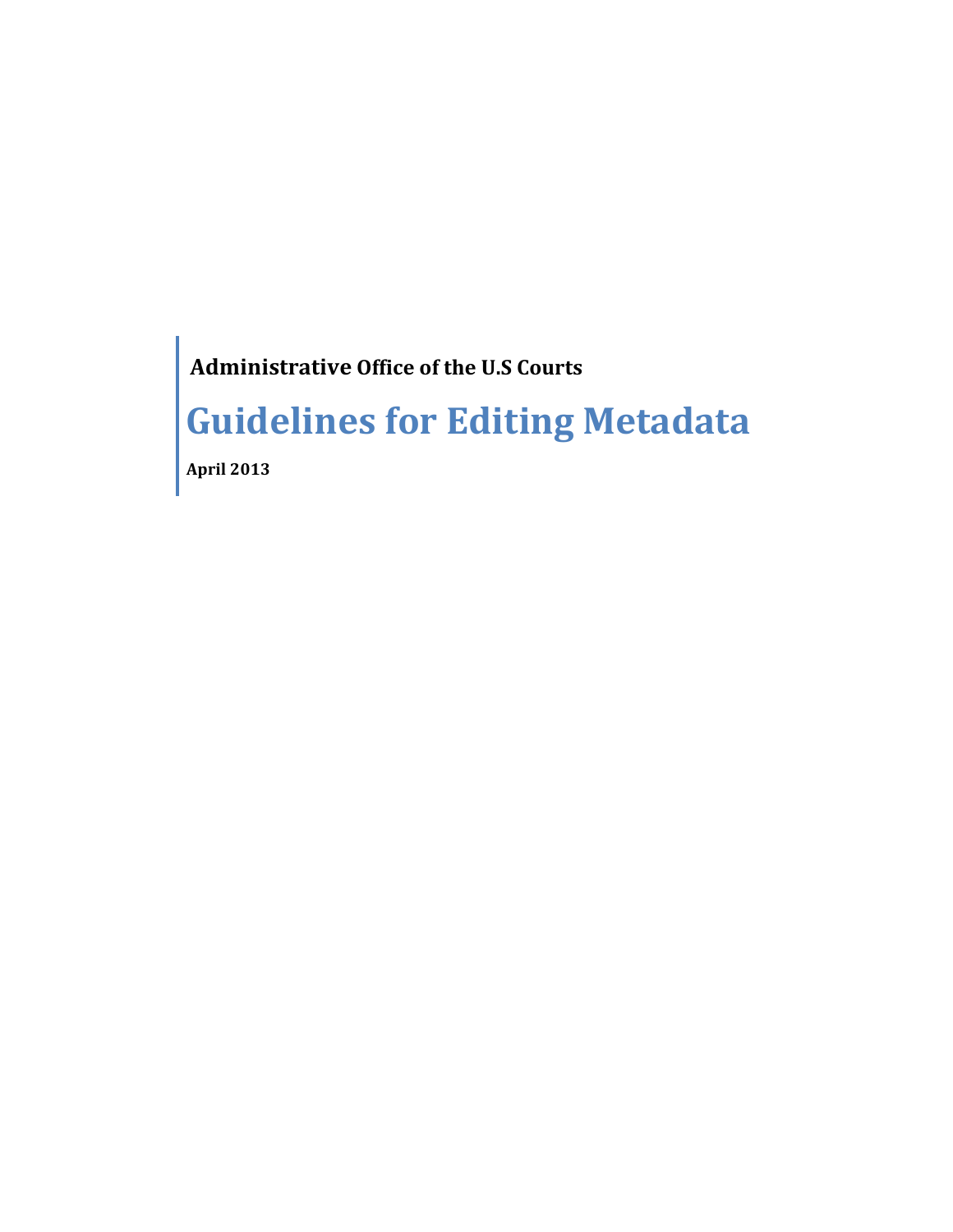# **Table of Contents**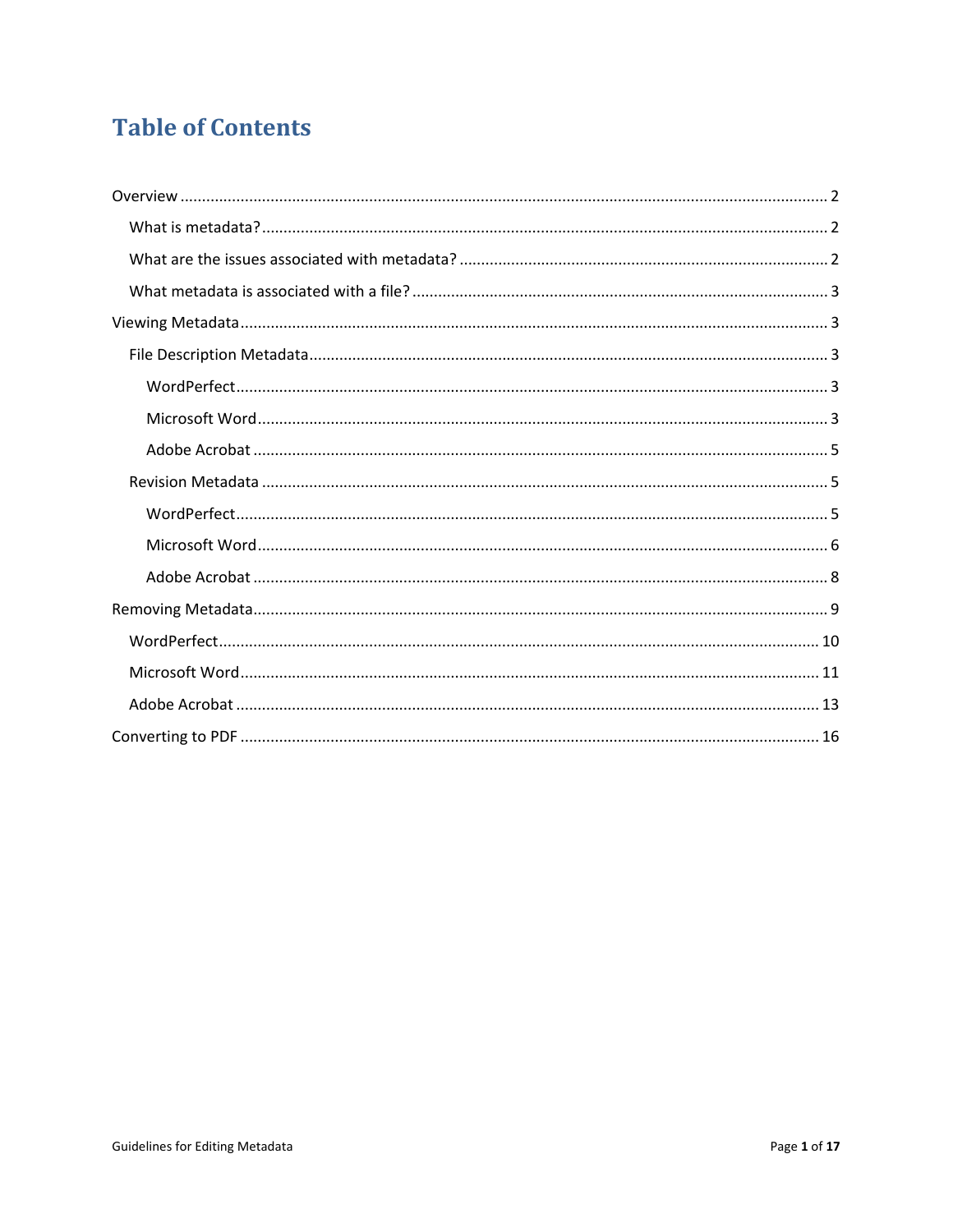# <span id="page-3-0"></span>**Overview**

# <span id="page-3-1"></span>**What is metadata?**

Metadata is data about data; hidden file information. Metadata becomes a problem when it is accidently released. This document provides guidelines for removing metadata, or at least minimizing its exposure.

There are two types of metadata that are pertinent to us: *revision metadata* and *file description metadata*. *Revision metadata* helps with document editing. The user sees this data when reversing an edit or making other changes by using the **Undo** command. *Revision metadata* remains available until the document is saved using the **Save As**, **Print**, or **Convert (to PDF)** commands, but it is not necessarily removed when using the **Save** command. Documents are most susceptible to inadvertent metadata exposure during this phase.

*File description metadata* helps manage the file and includes document summary, headers, footers, hyperlinks, OLE object information, and routing slip information. Note: Both types of metadata vary among software applications.

### <span id="page-3-2"></span>**What are the issues associated with metadata?**

Metadata can be accidently released when the proper steps are not taken. This problem is predominantly associated with documents in WordPerfect or Microsoft Word that have simply been saved without taking any additional precautions such as removing hidden data, or disabling Track Changes in Microsoft Word and Save Undo/Redo Items in WordPerfect. Most word processing software stores up to the last 10 edits of a document as long as you continue to use **Save** instead of **Save As**.

Most word processing and publishing software provides tools to minimize the risk of inadvertently disclosing *revision metadata*. Alternatively, users should consider sharing documents in PDF format, as this greatly reduces the risk of exposure. Printing documents in PDF format removes *revision metadata,* but not all *file description metadata*. PDF files retain some basic *file description metadata*, such as author, file name, and date, which can be minimized if the proper conversion settings are used (see page 16).

Court users have expressed concerns regarding authorship metadata. When authors create a document using previous versions created by other authors, the original author's name is inherited, leading readers to think it was written by someone else. To avoid this issue, the user should verify and edit the author's name if incorrect through the Properties option (usually found under the File menu of word processing software, see *File Description Metadata* section on page 3). Otherwise, it is suggested to start with a fresh document, and copy and paste text from the existing documents.

There is also concern that some CM/ECF files may contain hidden metadata. The files in CM/ECF are in PDF format, so the risk of *revision metadata* being disclosed is minimal, and *file description metadata* can be minimized, as stated earlier. These final form documents are not where metadata or versioning data has been a problem.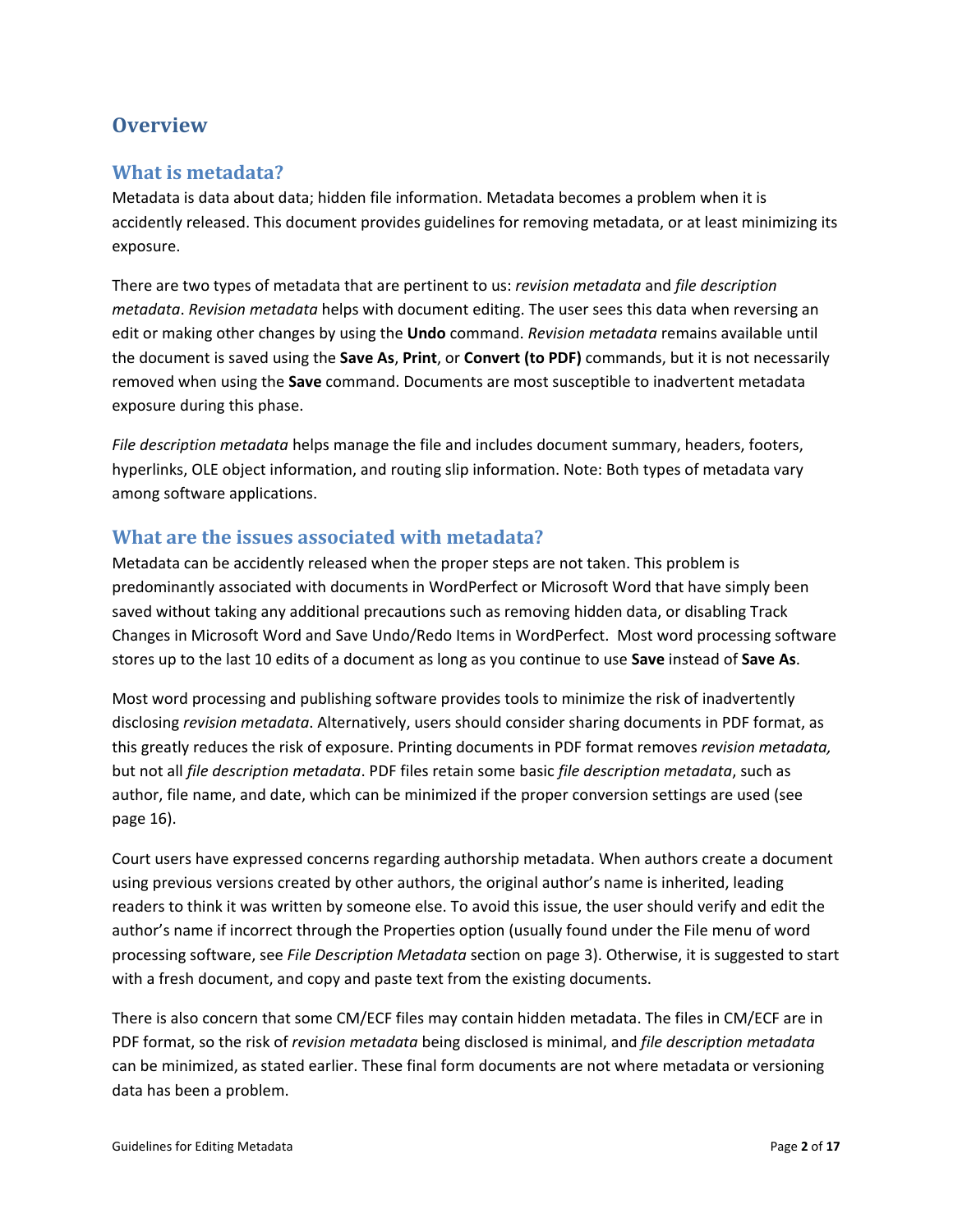# <span id="page-4-0"></span>**What metadata is associated with a file?**

The type of metadata associated with a file depends on the word processing or publishing software. In the Administrative Office of the U.S. Courts and federal courts, Microsoft Word, WordPerfect, and Adobe Acrobat are most commonly used.

- WordPerfect metadata: comments, hidden text, annotations, undo/redo history, document summary data, headers, footers, hyperlinks, OLE object information, and routing slip information.
- Microsoft Word metadata: comments, revision marks from tracked changes, document version information, ink annotations, document properties, (including information from the Summary, Statistics, and custom tabs of the document Properties dialog box), email headers, routing slips, send-for-review information, document server properties, document management policy information, databinding link information for databound fields (last value will be converted to text), user name, template name, and text that is formatted as hidden (a font effect that is available in the font dialog box).
- PDF (Adobe Acrobat) metadata: embedded content; attached files; scripts; hidden layers; embedded search indexes; stored form data; review and comment data; hidden data from previous document saves; obscured text with images; comments hidden from the body of the PDF; unreferenced data, links, actions and JavaScript; and overlapping objects.

# <span id="page-4-1"></span>**Viewing Metadata**

The steps for viewing metadata depend on the word processing or publishing software, and may even vary between software versions.

# <span id="page-4-2"></span>**File Description Metadata**

Generally, *file description metadata* can be viewed under the Properties option of most software.

#### <span id="page-4-3"></span>**WordPerfect**

Regardless of the version of WordPerfect, *file description metadata* can be viewed on the Summary tab of the Properties dialog box.

#### **Viewing** *file description metadata* **in WordPerfect**

- 1. Click **File** on the main menu bar.
- 2. Select **Properties**.
- 3. Select the **Summary tab**.
- 4. Click **OK**.

#### <span id="page-4-4"></span>**Microsoft Word**

In Microsoft Word, this data can be viewed on several tabs of the Properties dialog box. The steps to access Properties are different for Word 2003, 2007, and 2010.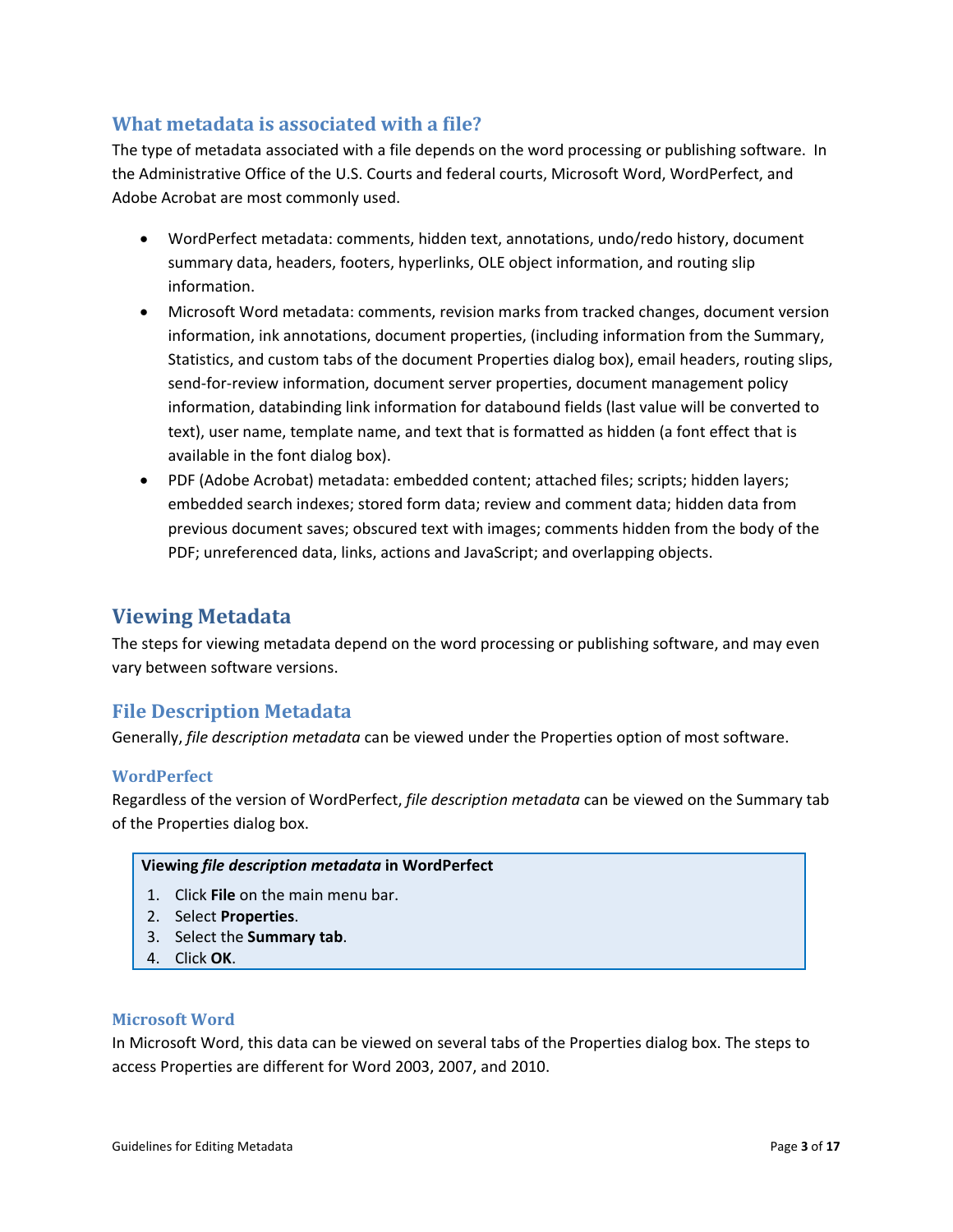#### **Viewing** *file description metadata* **in Microsoft Word 2003**

- 1. Click **File** on the main menu bar.
- 2. Select **Properties**.

#### **Viewing** *file description metadata* **in Microsoft Word 2007**

- 1. Click the **Office** button on the main menu bar.
- 2. Select **Prepare**.
- 3. Click **Properties**. This will display the Document Information panel across the top of the document. To view the Document Properties dialog box, follow steps 4 and 5.
- 4. Click **Document Properties** in the Document Information panel.
- 5. Select **Advanced Properties** (Figure 1).



**Figure 1: Viewing Document Properties dialog box (Word 2007)**

#### **Viewing** *file description metadata* **in Microsoft Word 2010**

- 1. Click the **File** button on the main menu bar.
- 2. Select **Info**. General document properties are displayed on the right side of the screen. To view the Document Properties dialog box, follow steps 3 and 4.
- 3. Click **Properties**.
- 4. Select **Advanced Properties** (Figure 2).



**Figure 2: Viewing Document Properties dialog box (Word 2010)**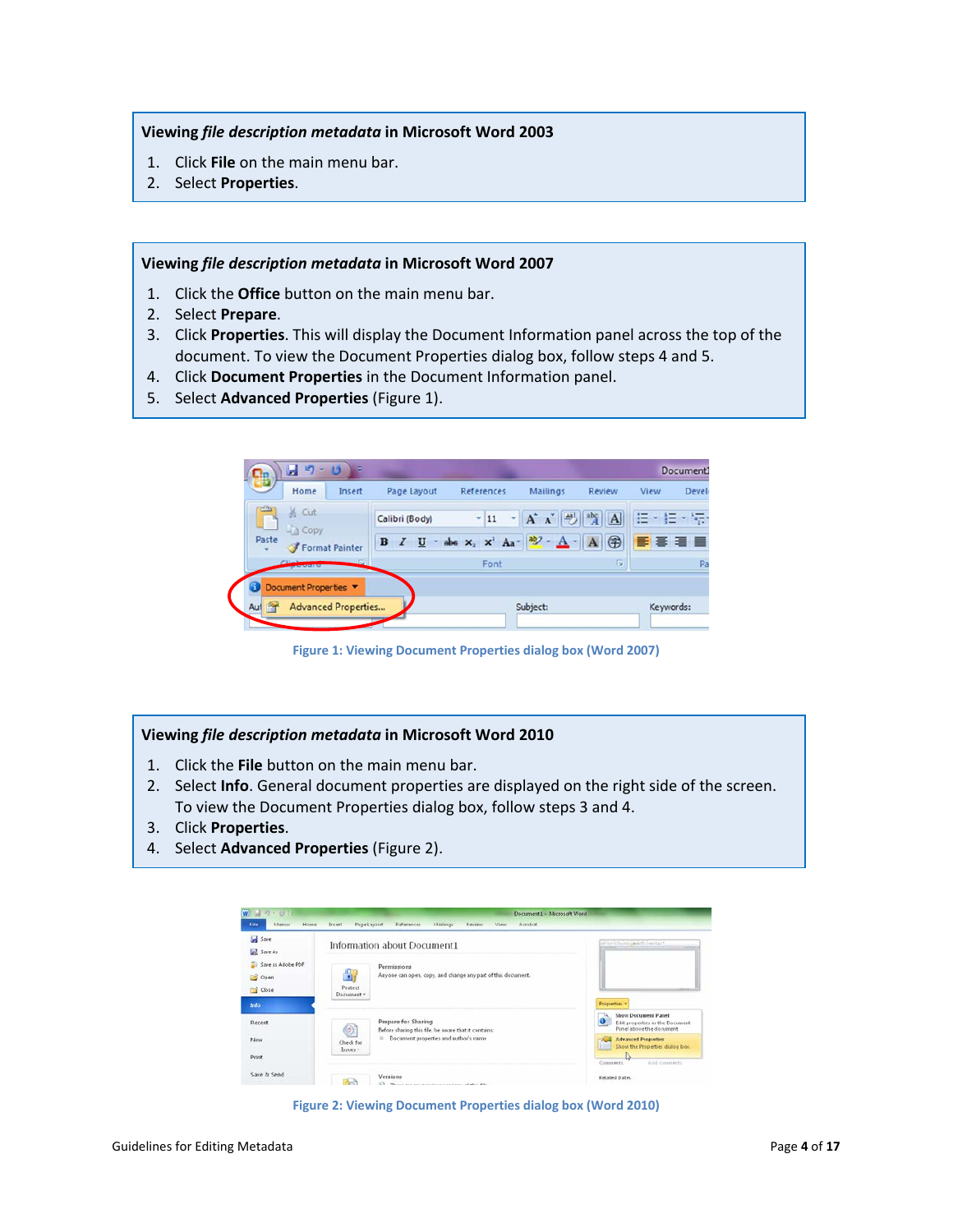#### <span id="page-6-0"></span>**Adobe Acrobat**

Regardless of the version of Adobe Acrobat*, file description metadata* can be viewed on the Description tab of the Properties dialog box.

#### **Viewing** *file description metadata* **in Adobe Acrobat**

- 1. Click **File** on the main menu bar.
- 2. Select **Properties**.
- 3. Select the **Description** tab (default). To view additional *file description metadata*, click the **Additional Metadata** button.
- 4. Click **OK** on Additional Metadata dialog box, if opened.
- 5. Click **OK** on Properties dialog box.

#### <span id="page-6-1"></span>**Revision Metadata**

The methods of viewing of *revision metadata* vary between word processing and publishing software, as well as between versions.

#### <span id="page-6-2"></span>**WordPerfect**

The file format of WordPerfect makes it easy to view *revision metadata* by using the reveal codes feature (Figure 3).

#### **Viewing** *revision metadata* **in WordPerfect**

- 1. Click **View** on the main menu bar.
- 2. Select **Reveal Codes**.

OR

Type **Alt + F3**.

not◇want◇to◇share◇with◇other◇users. SRt Comment To◇ avoid◇ exposing◇ metadata◇ in SRt linked◇documents,◇you◇can◇removeHidden SRt this◇is◇hidden◇■text◇ Hidden any◇or◇all SRt hyperlinks $\diamond$ in $\diamond$ a $\diamond$  document.

**Figure 3: WordPerfect's Reveal Codes showing document metadata (comments and hidden text)**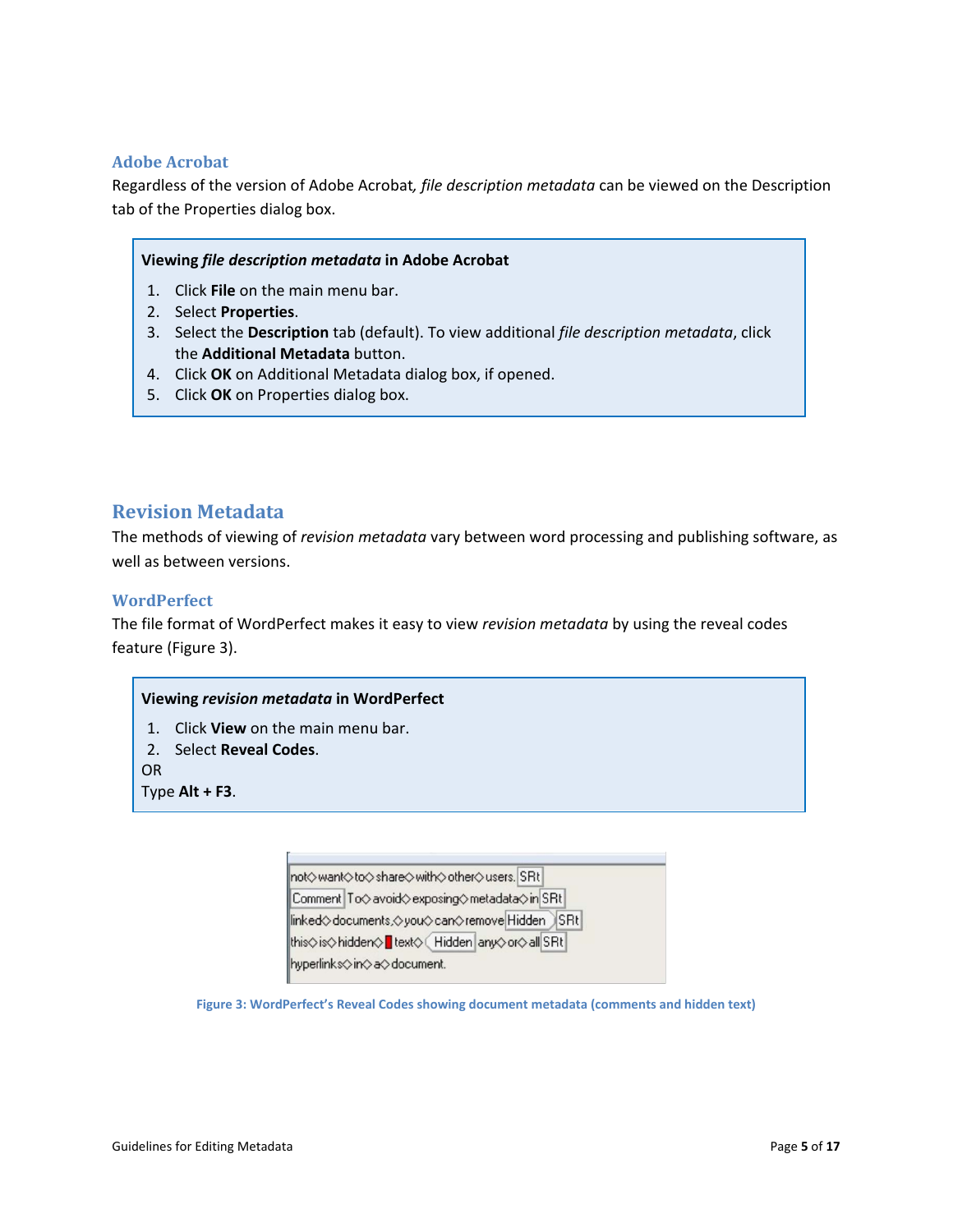#### <span id="page-7-0"></span>**Microsoft Word**

In Microsoft Word, most *revision metadata* can be accessed by having the proper security settings. The steps needed to set proper security settings vary for Word 2003, 2007, and 2010.

#### **Viewing** *revision metadata* **in Microsoft Word 2003**

- 1. Click **Tools** on the main menu bar.
- 2. Select **Options**.
- 3. Select the **Security** tab in the Options dialog box.
- 4. Check **Warn before printing, saving or sending a file that contains tracked changes or comments** and **Make hidden markup visible when opening or saving**, if they are unchecked (Figure 4).
- 5. Click **OK**.

|                           | <b>Liser Information</b>                  | Compatibility                                                       |              | <b>File Locations</b> |
|---------------------------|-------------------------------------------|---------------------------------------------------------------------|--------------|-----------------------|
| View                      | General                                   | Edit                                                                | <b>Print</b> | Save                  |
| Security                  |                                           | Spelling & Grammar                                                  |              | <b>Track Changes</b>  |
|                           | File encryption options for this document |                                                                     |              |                       |
| Password to open:         |                                           |                                                                     |              |                       |
|                           |                                           |                                                                     |              | Advanced              |
|                           | File sharing options for this document    |                                                                     |              |                       |
| Password to modify:       |                                           |                                                                     |              |                       |
|                           |                                           |                                                                     |              |                       |
|                           |                                           |                                                                     |              |                       |
|                           | Read-only recommended                     |                                                                     |              |                       |
| Digital Signatures        |                                           | Protect Document                                                    |              |                       |
|                           |                                           |                                                                     |              |                       |
| Privacy options           |                                           |                                                                     |              |                       |
|                           |                                           | Remove personal information from file properties on save            |              |                       |
|                           |                                           | arn before printing, saving or sending a file that contains tracked |              |                       |
|                           | Changes or comments                       |                                                                     |              |                       |
|                           |                                           | Store random number to improve merge accuracy                       |              |                       |
|                           |                                           | √ Nake hidden markup visible when opening or saving                 |              |                       |
| Macro security            |                                           |                                                                     |              |                       |
|                           |                                           | Adjust the security level for opening files that might              |              | Macro Security        |
| trusted macro developers. |                                           | contain macro viruses and specify the names of                      |              |                       |

**Figure 4: Security Settings for displaying revision metadata (Word 2003)**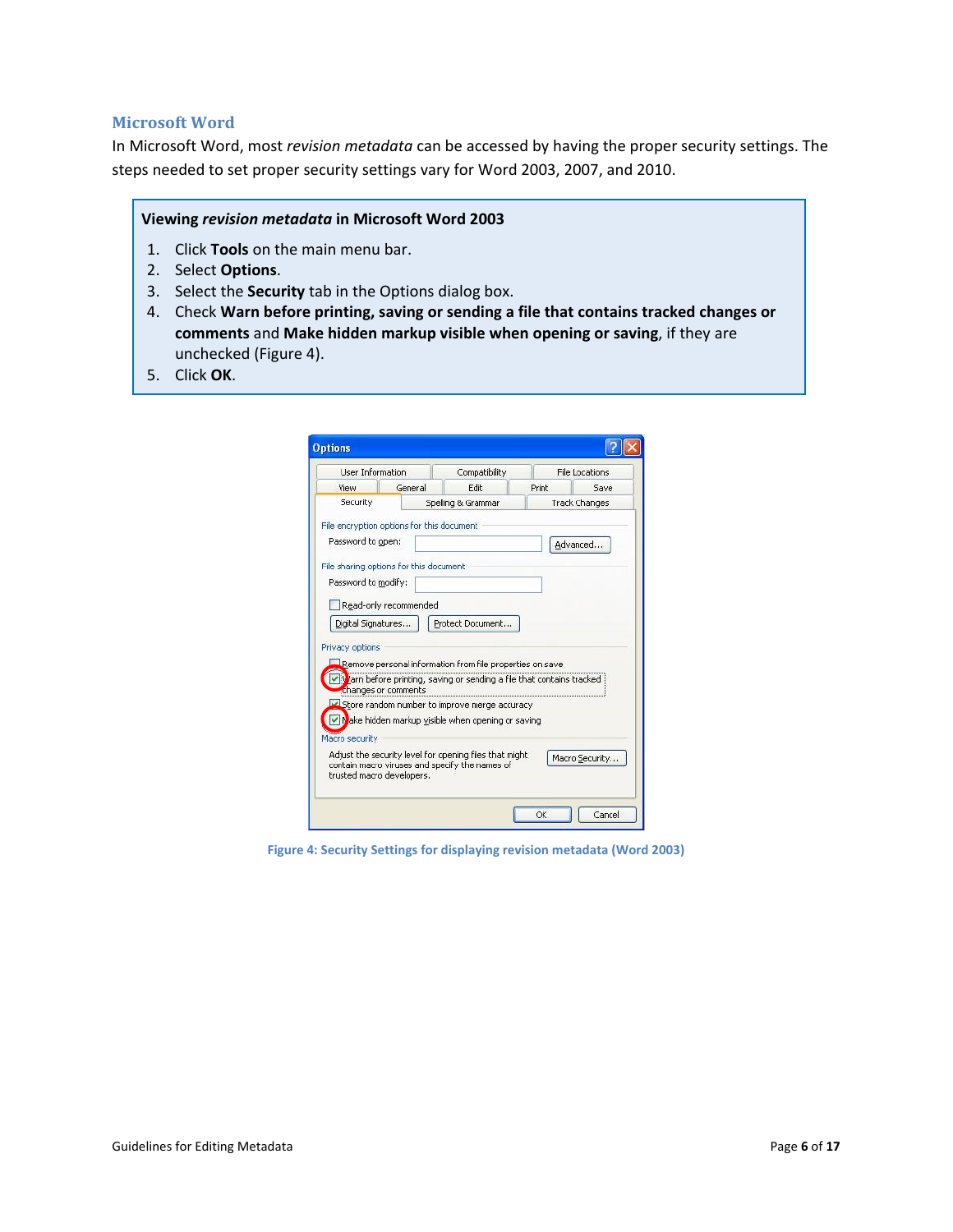#### **Viewing** *revision metadata* **in Microsoft Word 2007**

- 1. Click the **Office** button on the main menu bar.
- 2. Click **Word Options** at the bottom right of the menu; this will display the Word Options dialog box.
- 3. Select the **Trust Center** option on the left pane.
- 4. Click the **Trust Center Settings** button; this will open the Trust Center dialog box.
- 5. Select **Privacy Options** in the left pane.
- 6. Check **Warn before printing, saving or sending a file that contains tracked changes or comments** and **Make hidden markup visible when opening or saving**, if they are unchecked (Figure 5).
- 7. Click **OK**.

#### **Viewing** *revision metadata* **in Microsoft Word 2010**

- 1. Click the **File** button on the main menu bar.
- 2. Select **Options**; this will display the Word Options dialog box.
- 3. Select the **Trust Center** option on the left pane.
- 4. Click the **Trust Center Settings** button; this will open the Trust Center dialog box.
- 5. Select **Privacy Options** in the left pane.
- 6. Check **Warn before printing, saving or sending a file that contains tracked changes or comments** and **Make hidden markup visible when opening or saving**, if they are unchecked (Figure 5).
- 7. Click **OK**.



**Figure 5: Privacy Options for displaying revision metadata (Word 2010)**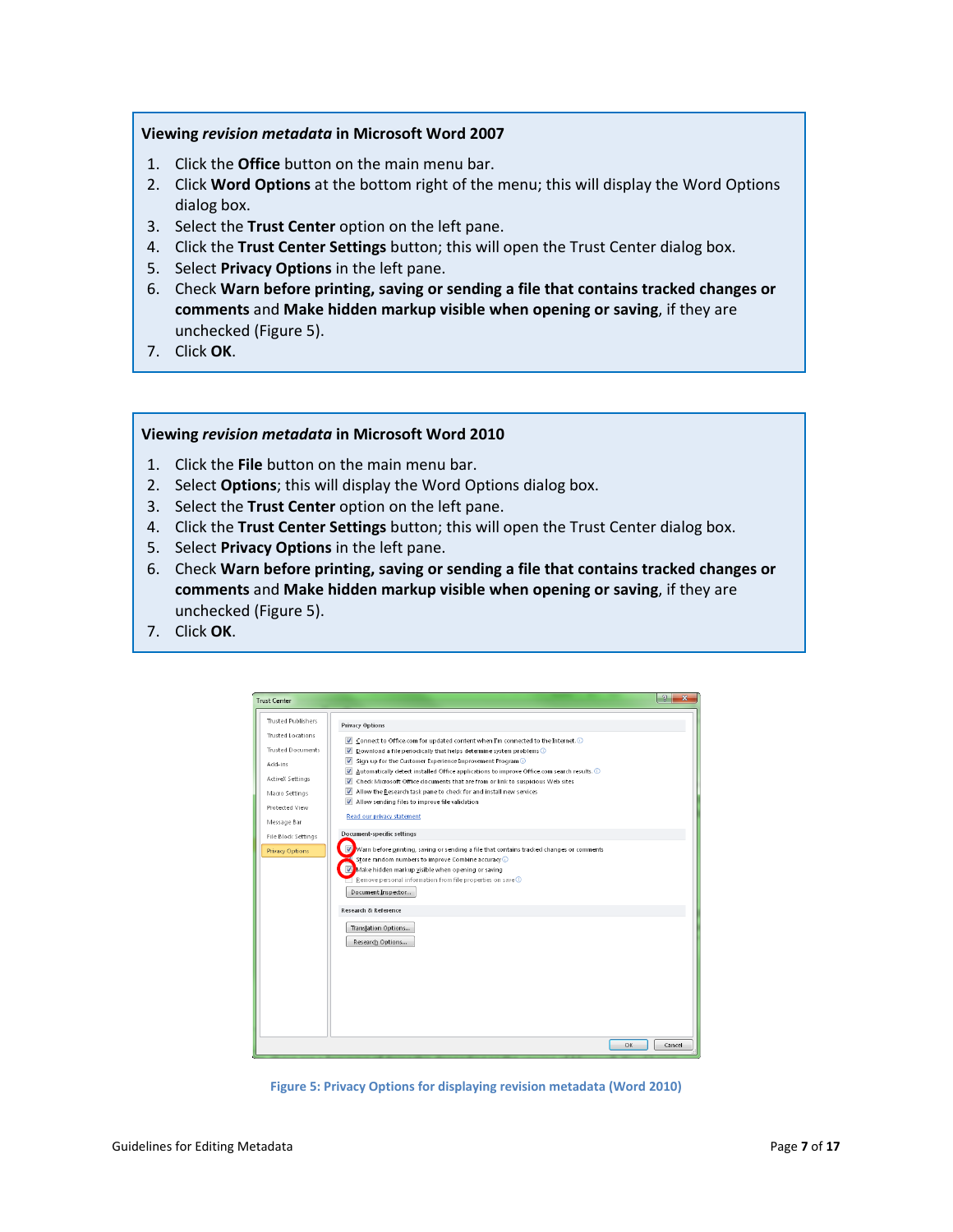#### <span id="page-9-0"></span>**Adobe Acrobat**

The Examine Document tool in Adobe Acrobat 8 and 9 scans the PDF and identifies potentially hidden information: metadata, comments, bookmarks, file attachments, and even "hidden text" (text hidden by another object or white text on white background). In Adobe Acrobat X and Adobe Acrobat X Pro, the tool is now called Remove Hidden Information.



**Please note** that "hidden text" is not only an issue of inadvertently releasing metadata but also of improper redaction practices. $1$ 

#### **Viewing** *revision metadata* **in Adobe Acrobat 9**

- 1. Click **Document** on the main menu bar.
- 2. Click **Examine Document**; this will display results on the Examine Document pane on the left side of the screen.
- 3. Click the **expand** icon on the Examine Document pane so that all information is displayed on the results list. To view metadata, click the **Show preview** option (Figure 6).
- 4. Close the Examine Document pane.



**Figure 6: Examine Document (Acrobat 9)**

<span id="page-9-1"></span> $1$  Additional information regarding this issue as it relates to the courts can be found on the Utah District Court blog entry "Redaction Warnings!" published online at http://utd-cmecf.blogspot.com/search?q=metadata.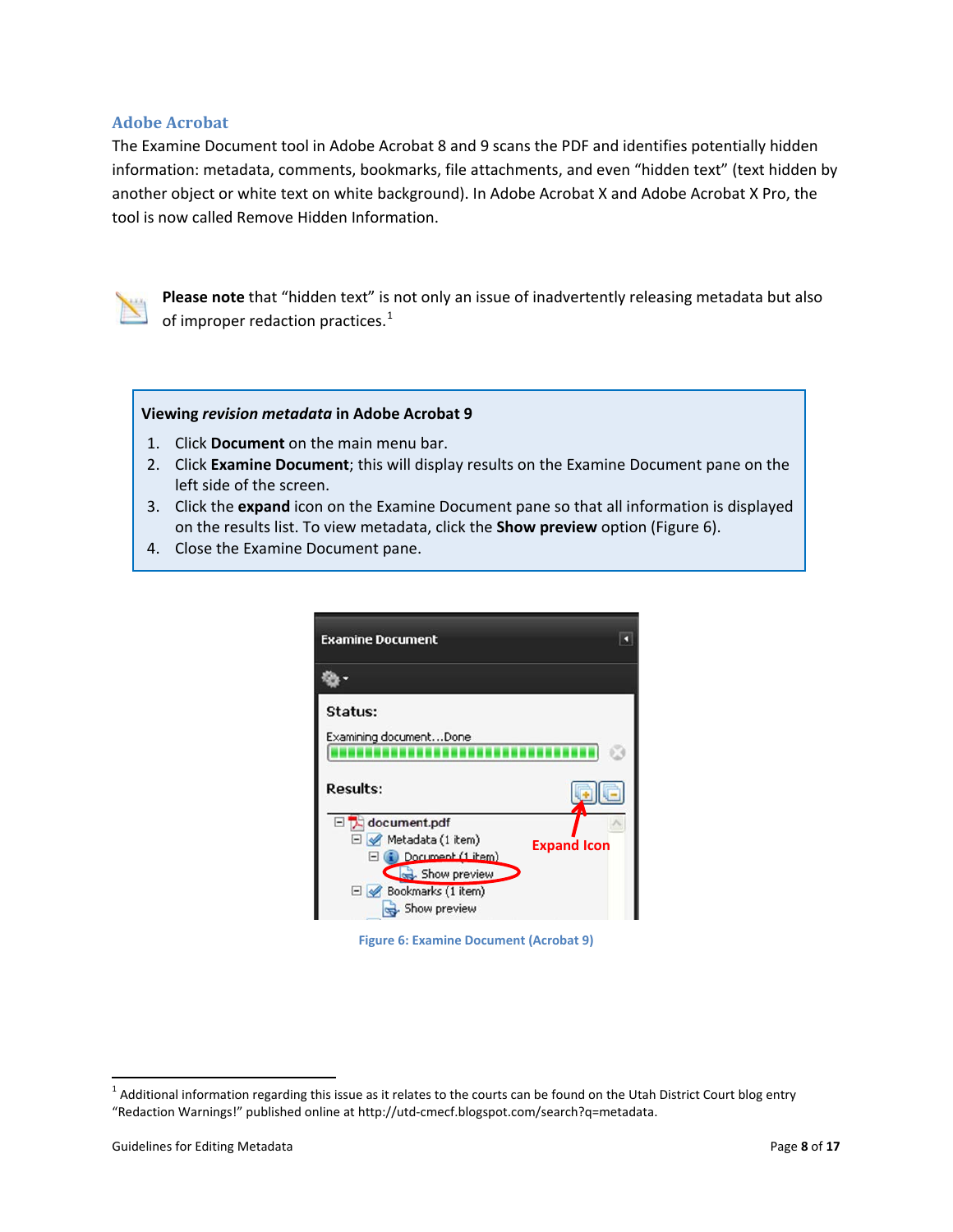#### **Viewing** *revision metadata* **in Adobe Acrobat X and Adobe Acrobat X Pro**

- 1. Click **Tools** on the top right of the screen.
- 2. Select **Protection**.
- 3. Select **Remove Hidden Information**; this will open the Remove Hidden Information pane on the left side of the screen.
- 4. Click the **expand** icon on the Remove Hidden Information pane so that all information is displayed on the results list. To view metadata, click the **Show preview** option (Figure 7).
- 5. Close the Remove Hidden Information pane.

| <b>Remove Hidden Information</b>                                                                   |                    |
|----------------------------------------------------------------------------------------------------|--------------------|
|                                                                                                    |                    |
| Status:<br>Finding Hidden InformationDone                                                          |                    |
| Remove                                                                                             |                    |
| <b>Results:</b>                                                                                    |                    |
| $\Box$ $\Box$ Doc1.pdf<br>$\boxminus \mathcal{A}$ Metadata (1 item)<br>Show preview<br>□ Bookmarks | <b>Expand Icon</b> |
| Show preview                                                                                       |                    |

**Figure 7: Remove Hidden Information Pane (Acrobat X Pro)**

### <span id="page-10-0"></span>**Removing Metadata**

Depending on the software, there are several methods to remove metadata. In most word processing applications, **Save As** creates a clean file, removing *revision metadata* (results may vary depending on version). You can also use the PDF printer (Distiller) to create a clean file. In addition, there are metadata removal tools available through word processing and publishing software or third parties.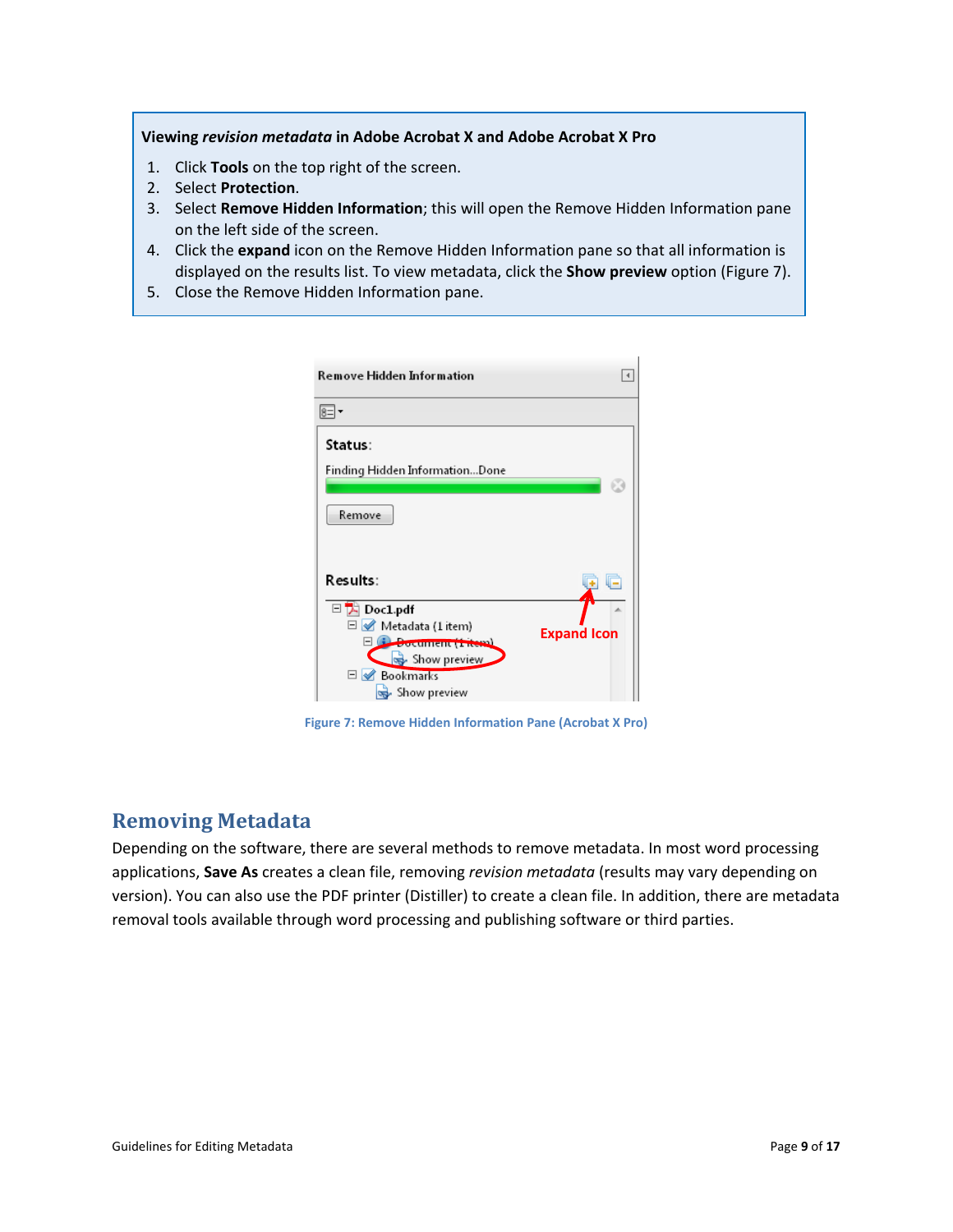## <span id="page-11-0"></span>**WordPerfect**

Steps and tools for removing metadata in WordPerfect depend on the software version.

#### **Removing metadata in WordPerfect 12 or earlier**

You will need to manually remove the *revision* and *file description* metadata. The link below provides instructions on how to manually clean up metadata.

Minimizing metadata in WordPerfect 1[2](#page-11-1) document<sup>2</sup>

#### **Removing metadata in WordPerfect X3 or newer**

- 1. Click **File** on the main menu bar.
- 2. Select **Save Without Metadata**.
- 3. Check the metadata that you wish to remove.
- 4. Click **Save**.

The link below provides additional information on using the Save Without Metadata option.

[Saving documents without metadata](http://www.corel.com/corel/pages/index.jsp?pgid=800411&item=resource&listid=1600090)<sup>[3](#page-11-2)</sup>

**Note**, if you are using WordPerfect X3 or newer and do not see the Save Without Metadata option, you can add it to your menu bar.

#### **Adding the Save Without Metadata option to WordPerfect X5**

- 1. Click **Tools** on the main menu bar OR right-click on the main menu bar and select Settings. (If you do this, skip to number 4.)
- 2. Select **Settings** from the dropdown list.
- 3. Click **Customize** on the Settings dialog box.
- 4. Select the **Menus** tab on the Customize Settings dialog box.
- 5. Click the **Edit** button.
- 6. Under Features, select **Save Without Metadata** and drag it to **File** on the main menu bar (Figure 8). Or click **Add Menu Item**, which adds the option directly to the main menu bar.
- 7. Click **OK** in the Menu Editor dialog box.
- 8. Click **Close** in the Customize Settings dialog box.
- 9. Click **Close** in the Settings dialog box, if it is open.

<span id="page-11-1"></span><sup>&</sup>lt;sup>2</sup> http://www.corel.com/content/pdf/wpo12/Minimizing\_Metadata\_In\_WordPerfect12.pdf

<span id="page-11-2"></span><sup>3</sup> http://www.corel.com/corel/pages/index.jsp?pgid=800411&item=resource&listid=1600090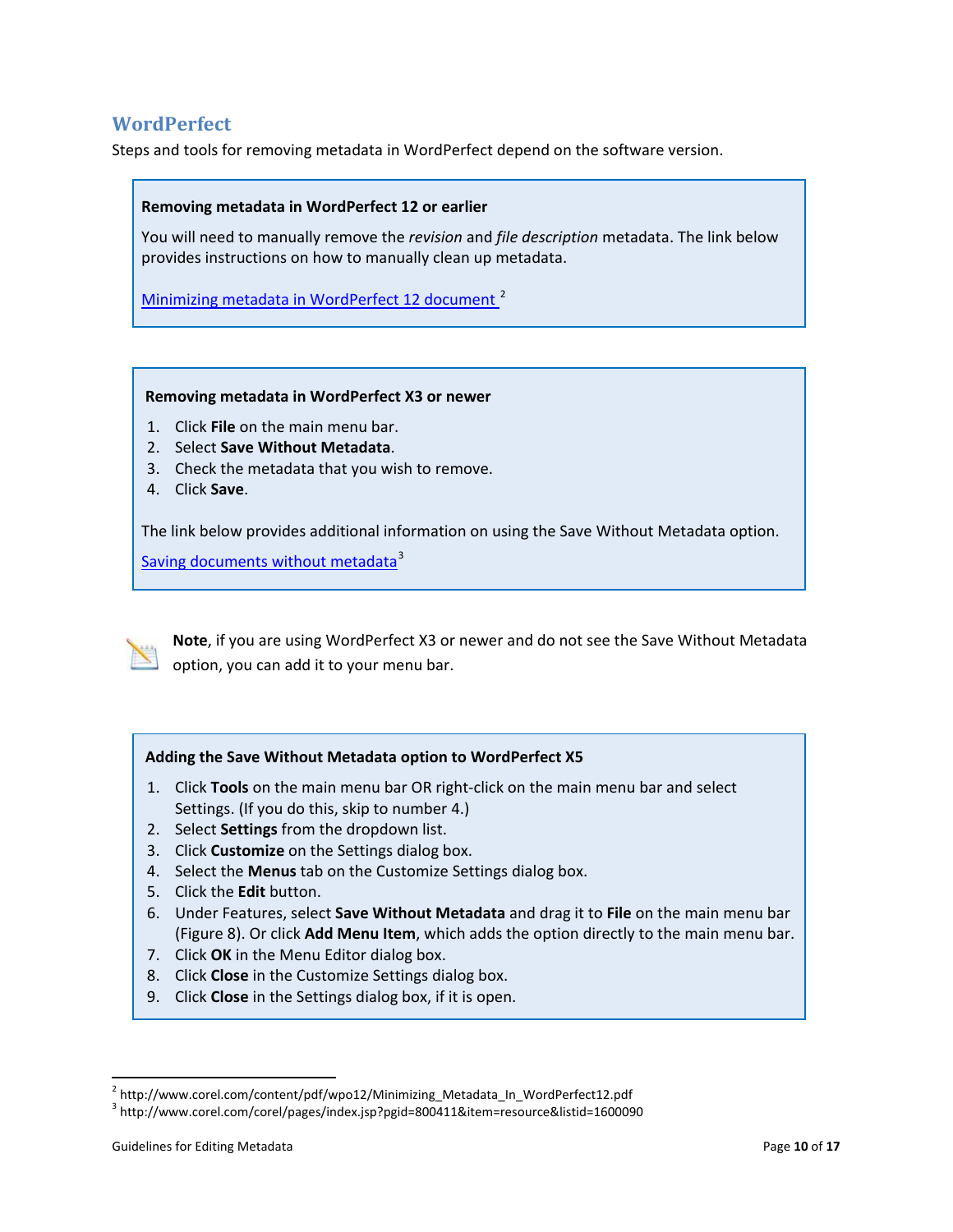

**Figure 8: Adding Save Without Metadata to File menu**

# <span id="page-12-0"></span>**Microsoft Word**

In Word 2003, you must remove metadata manually. However, in Word 2007 or 2010, the Document Inspector feature (Figure 9) allows you to select the metadata you want to remove.

#### **Removing metadata in Word 2003**

The link below provides instructions on how to manually clean up *revision* and *file description* metadata.

[How to minimize metadata in Word 2003](http://support.microsoft.com/kb/825576)[4](#page-12-1)

<span id="page-12-1"></span> <sup>4</sup> http://support.microsoft.com/kb/825576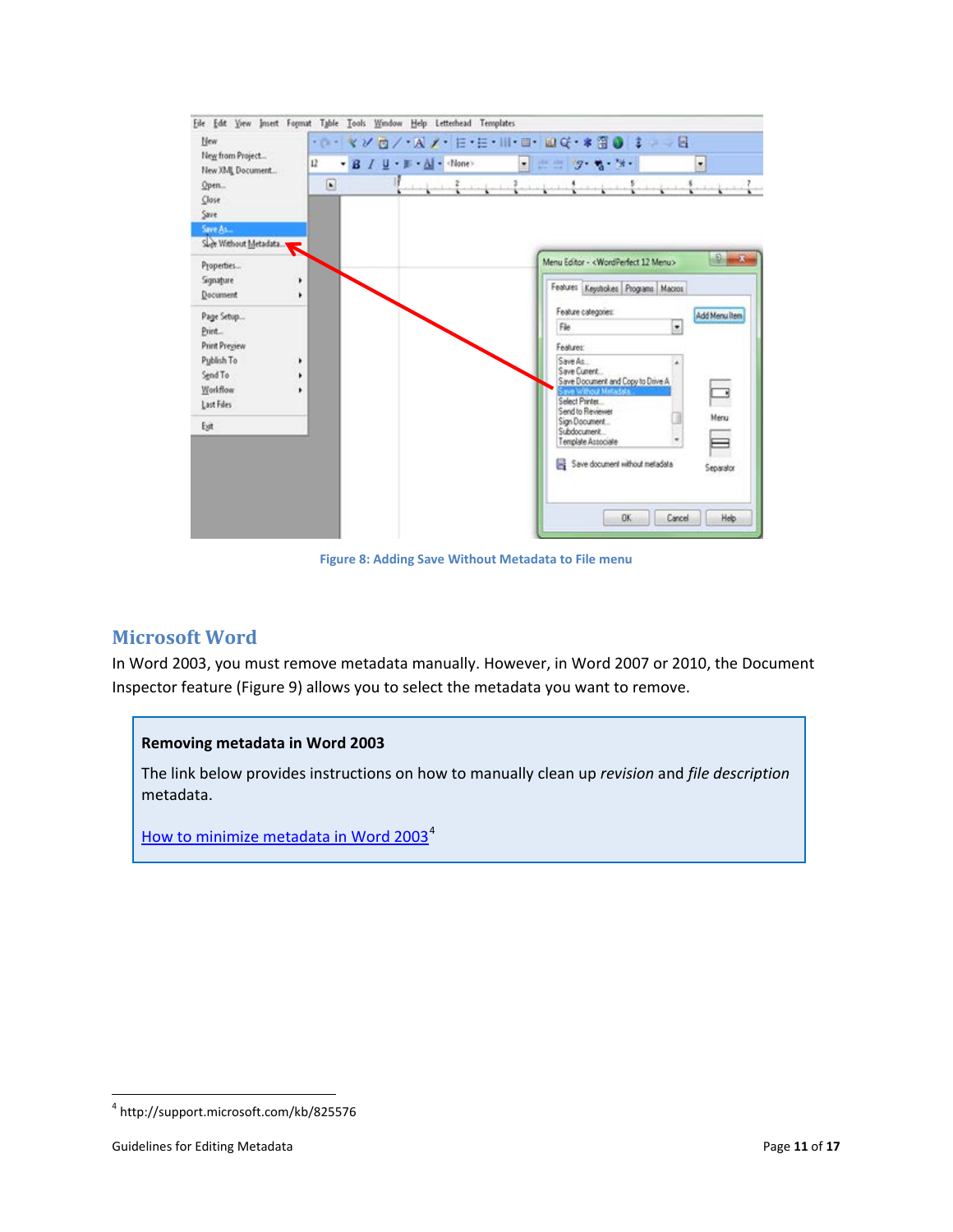#### **Removing metadata in Microsoft Word 2007**

- 1. Click the **Office** button on the main menu bar.
- 2. Select **Prepare**.
- 3. Click **Inspect Document**; this will display Document Inspector dialog box (Figure 9).
- 4. Check the content you want to inspect for.
- 5. Click **Inspect**.
- 6. Click the **Remove All** button next to the content you would like to remove.
- 7. Click **Close**. If you would like to reinspect the document to verify content was removed, click **Reinspect**; this will take you back to step 4.

Additional information may be found using the following link:

[Remove hidden data and personal information from Office documents](http://office.microsoft.com/en-us/excel-help/remove-hidden-data-and-personal-information-from-office-documents-HA010037593.aspx)<sup>[5](#page-13-0)</sup>

| <b>Document Inspector</b>                                                                                                                   |       |
|---------------------------------------------------------------------------------------------------------------------------------------------|-------|
| To check the document for the selected content, click Inspect,                                                                              |       |
| $\vee$ Comments, Revisions, Versions, and Annotations<br>Inspects the document for comments, versions, revision marks, and ink annotations. |       |
| Document Properties and Personal Information<br>Inspects for hidden metadata or personal information saved with the document.               |       |
| <b>▽ Custom XML Data</b><br>Inspects for custom XML data stored with this document.                                                         |       |
| <b>Headers, Footers, and Watermarks</b><br>Inspects the document for information in headers, footers, and watermarks.                       |       |
| <b>▽</b> Hidden Text<br>Inspects the document for text that has been formatted as hidden.                                                   |       |
|                                                                                                                                             |       |
|                                                                                                                                             |       |
|                                                                                                                                             |       |
| Inspect                                                                                                                                     | Close |

**Figure 9: Document Inspector dialog box for reviewing metadata (Word 2007)**

<span id="page-13-0"></span> <sup>5</sup> http://office.microsoft.com/en-us/excel-help/remove-hidden-data-and-personal-information-from-office-documents-HA010037593.aspx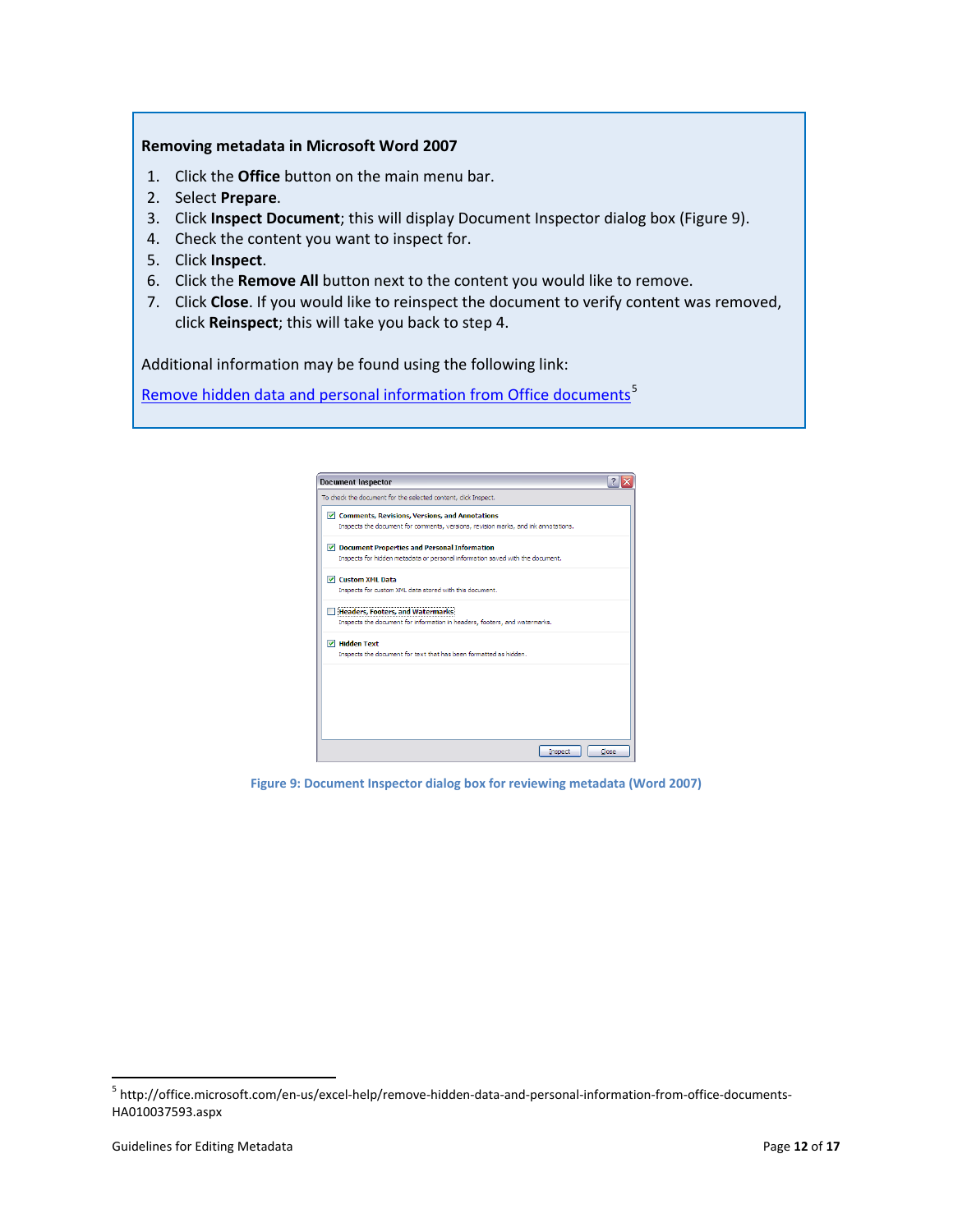#### **Removing metadata in Microsoft Word 2010**

- 1. Click the **File** button on the main menu bar.
- 2. Select **Info**.
- 3. Click **Check for Issues**.
- 4. Select **Inspect Document**; this will display Document Inspector dialog box (Figure 10).
- 5. Check the content you want to inspect for.
- 6. Click **Inspect**.
- 7. Click the **Remove All button** next to the content you would like to remove.
- 8. Click **Close**. If you would like to reinspect the document to verify that content was removed, you can do so by clicking **Reinspect**; this will take you back to step 5.

Additional information may be found using the following link:

[Remove hidden data and personal information by inspecting documents Word 2010](http://office.microsoft.com/en-us/word-help/remove-hidden-data-and-personal-information-by-inspecting-documents-HA010354329.aspx)<sup>[6](#page-14-1)</sup>

| Document Inspector                                                                                                                                                        |
|---------------------------------------------------------------------------------------------------------------------------------------------------------------------------|
| To check the document for the selected content, click Inspect,                                                                                                            |
| <b>V</b> Comments, Revisions, Versions, and Annotations                                                                                                                   |
| Inspects the document for comments, versions, revision marks, and ink annotations.                                                                                        |
| Document Properties and Personal Information                                                                                                                              |
| Inspects for hidden metadata or personal information saved with the document.                                                                                             |
| <b>V</b> Custom XML Data                                                                                                                                                  |
| Inspects for custom XML data stored with this document.                                                                                                                   |
| V Headers, Footers, and Watermarks                                                                                                                                        |
| Inspects the document for information in headers, footers, and watermarks.                                                                                                |
| <b>V</b> Invisible Content                                                                                                                                                |
| Inspects the document for objects that are not visible because they have been formatted as<br>invisible. This does not include objects that are covered by other objects. |
| <b>V</b> Hidden Text                                                                                                                                                      |
| Inspects the document for text that has been formatted as hidden.                                                                                                         |
|                                                                                                                                                                           |
|                                                                                                                                                                           |
| Inspect<br>Close                                                                                                                                                          |

**Figure 10: Document Inspector dialog box for reviewing metadata (Word 2010)**

#### <span id="page-14-0"></span>**Adobe Acrobat**

As mentioned previously, Adobe Acrobat 8 and 9 provide the Examine Document function, which removes metadata. This feature scans the document and allows you to remove any hidden information with a single click. In Adobe Acrobat X and Adobe Acrobat X Pro, the tool is called Remove Hidden Information. Adobe Acrobat X Pro's Sanitize Document option strips the document by converting it into an image; however, this also removes the ability to perform text searches, so the Sanitize Document option is not recommended.

<span id="page-14-1"></span> <sup>6</sup> http://office.microsoft.com/en-us/word-help/remove-hidden-data-and-personal-information-by-inspecting-documents-HA010354329.aspx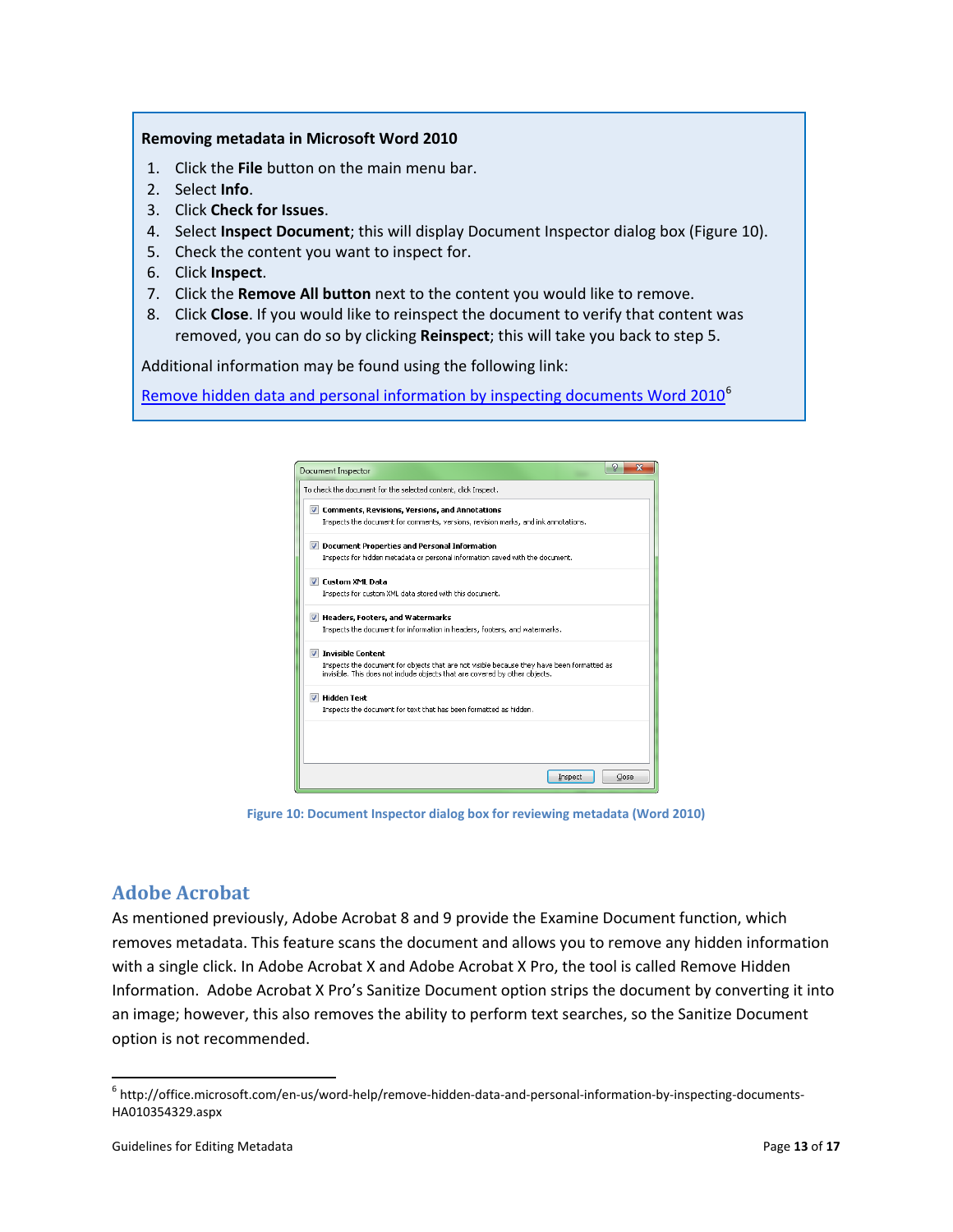#### **Removing metadata in Adobe Acrobat 9**

- 1. Click **Document** on the main menu bar.
- 2. Click **Examine Document**; this will display results on the left-side navigation pane.
- 3. Uncheck the content or metadata that you do not want to remove (Figure 11).
- 4. Click **Remove**.
- 5. Click **OK**.

To configure Adobe Acrobat to remind you to remove metadata when closing, follow the steps below:

- 1. Click **Edit** on the main menu bar.
- 2. Click on **Preferences**.
- 3. Select **Documents** from the Categories list on the left pane.
- 4. Check **Examine document when closing document**.
- 5. Click **OK**.

Additional information may be found using the following link:

Examine a PDF for hidden content - Adobe Acrobat 9 Standard Help<sup>[7](#page-15-0)</sup>



**Figure 11: Examine Document (Acrobat 9)**

<span id="page-15-0"></span> <sup>7</sup> http://help.adobe.com/archive/en\_US/acrobat/9/standard/acrobat\_standard\_9.0\_help.pdf#page=242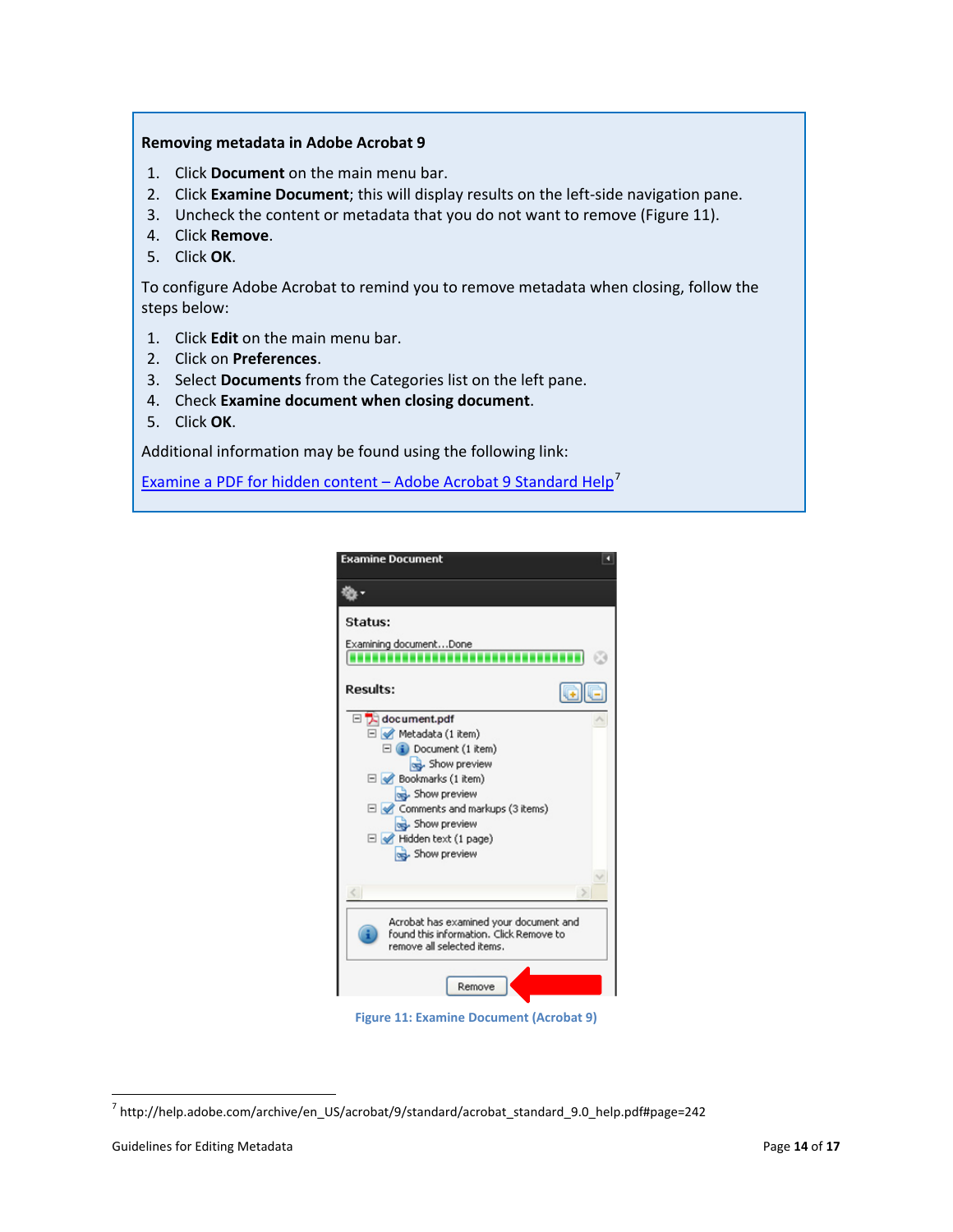#### **Removing metadata in Adobe Acrobat X and Adobe Acrobat X Pro**

- 1. Click **Tools** on the top-right of the screen.
- 2. Select **Protection**.
- 3. Select **Remove Hidden Information**; this will open the Remove Hidden Information pane on the left side of the screen.
- 4. Uncheck the content or metadata that you do not want to remove. This allows you to sanitize the document without removing the text search capability. In order to preserve text search capabilities, you should uncheck overlapping objects (Figure 12).
- 5. Click **Remove**.
- 6. Click **OK**.

To configure Adobe Acrobat to remind you to remove metadata when closing , follow the steps below:

- 1. Click **Edit** on the main menu bar.
- 2. Click on **Preferences**.
- 3. Select **Documents** from the Categories list on the left pane.
- 4. Check **Remove Hidden Information when closing document**.
- 5. Click **OK**.

Additional information may be found using the following link:

[Remove Sensitive Content \(Metadata and Redaction\) –](http://help.adobe.com/en_US/acrobat/X/pro/using/WS4E397D8A-B438-4b93-BB5F-E3161811C9C0.w.html) Adobe Acrobat X Pro Help<sup>[8](#page-16-0)</sup>



**Figure 12: Remove Hidden Information Pane (Acrobat X Pro)**

<span id="page-16-0"></span> <sup>8</sup> http://help.adobe.com/en\_US/acrobat/X/pro/using/WS4E397D8A-B438-4b93-BB5F-E3161811C9C0.w.html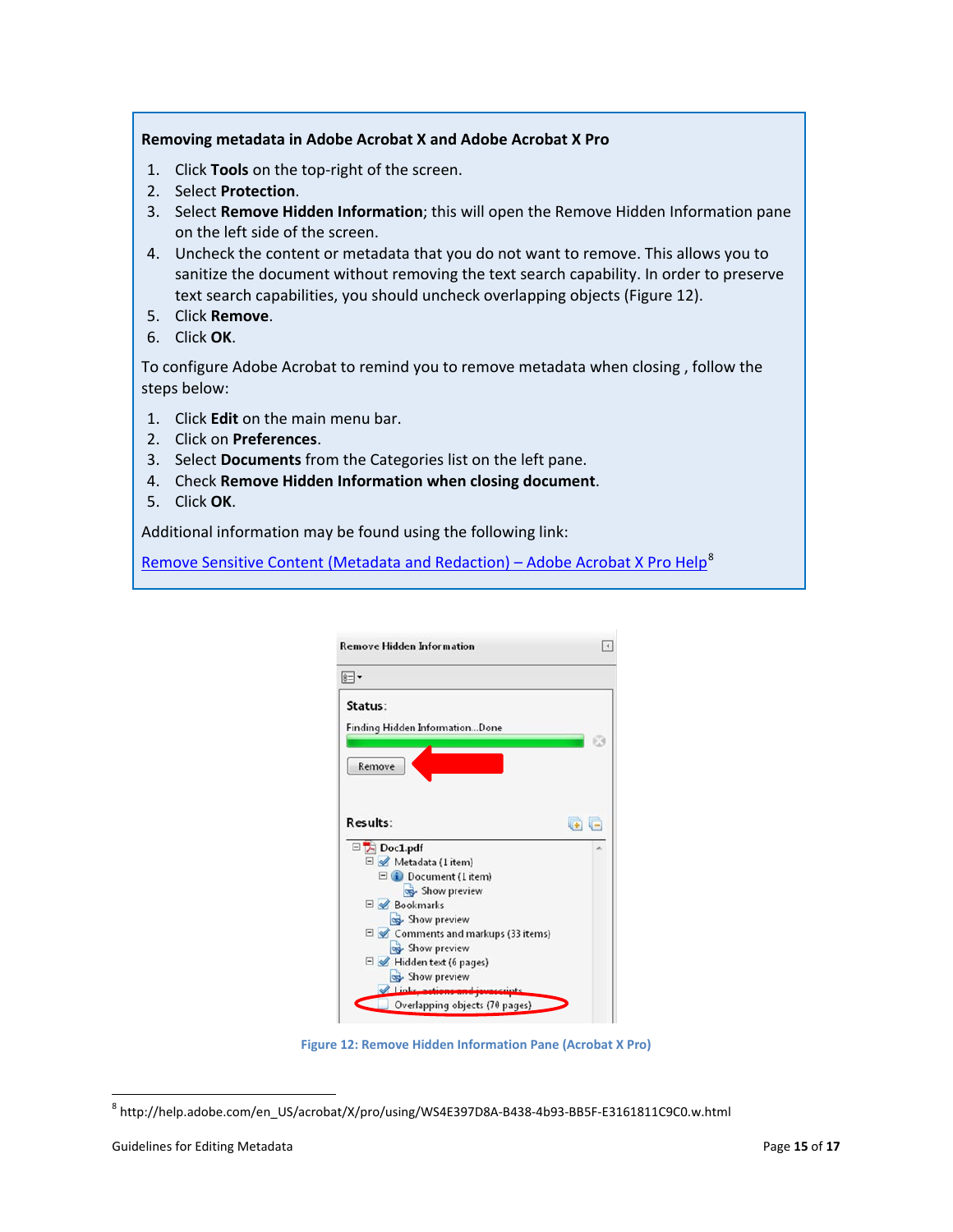Adobe Acrobat also offers ways to automate metadata scrubbing. We do not recommend any method in particular, as this depends on user need. Scrubbing can be a backend solution performed by the IT staff (see references listed below). Additionally, Adobe Acrobat X Pro provides a new feature (Action Wizard) that can be used to automate the metadata removal. <sup>[9](#page-17-1)</sup>

Information on how to automate metadata scrubbing: [Scrubbing Metadata –](http://blogs.adobe.com/acrobat/scrubbing-metadata-practice-and-policy/) Practice and Policy<sup>[10](#page-17-2)</sup>

[Find and Remove PDF Metadata](http://www.microsystems.com/resources/wordtips/wordtip003.php)<sup>[11](#page-17-3)</sup>

# <span id="page-17-0"></span>**Converting to PDF**

Converting documents from word processing to PDF format scrubs their *revision metadata*. Prior to converting or printing to PDF, the document should be properly scrubbed using tools provided by the authoring word processor or other tools available. In addition, you should verify that the proper conversion/print settings are configured. Some of the inherited *file description metadata* includes document author, document title, document keyword, etc.

#### **Setting Adobe PDF Conversion Settings (Print to PDF – Microsoft Word 2010/WordPerfect)**

- 1. Click **File** on the main menu bar.
- 2. Select **Print**.
- 3. Select **Adobe PDF** as printer on the Print dialog box.
- 4. Click **Printer Properties** (Word) or **Properties** (WordPerfect); this will open the Adobe PDF Document Properties dialog box.
- 5. Uncheck the **Add document information** checkbox (Figure 13).
- 6. Click **OK**.

<span id="page-17-1"></span> <sup>9</sup> The following link provides additional guidance for Action Wizard: http://tv.adobe.com/watch/acrobat-x/how-to-create-

actions/.<br><sup>10</sup> http://blogs.adobe.com/acrobat/scrubbing-metadata-practice-and-policy/

<span id="page-17-3"></span><span id="page-17-2"></span> $11$  http://www.microsystems.com/resources/wordtips/wordtip003.php